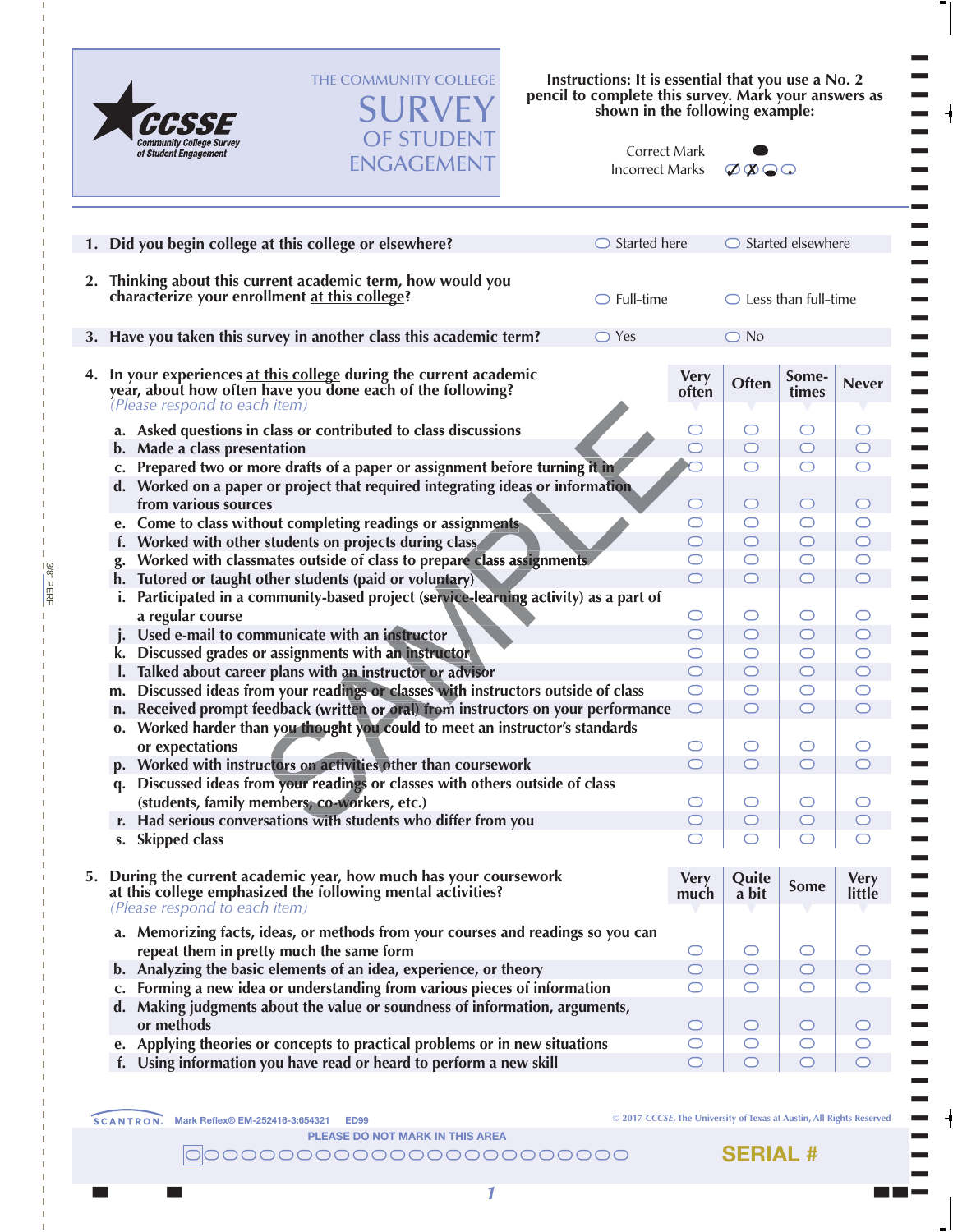| 6. During the current academic year, how much reading and writing<br>have you done at this college? (Please respond to each item)                                             |                                                       |                     | <b>None</b>         | $1 - 4$                        | $5 - 10$            | $11 - 20$                | More<br>than 20                   |
|-------------------------------------------------------------------------------------------------------------------------------------------------------------------------------|-------------------------------------------------------|---------------------|---------------------|--------------------------------|---------------------|--------------------------|-----------------------------------|
| a. Number of assigned textbooks, manuals, books, or packets of course readings                                                                                                |                                                       |                     | O                   | O                              | O                   | O                        | ◯                                 |
| b. Number of books read on your own (not assigned) for personal enjoyment                                                                                                     |                                                       |                     |                     |                                |                     |                          |                                   |
| or academic enrichment                                                                                                                                                        |                                                       |                     | $\circlearrowright$ | $\circ$                        | $\circlearrowright$ | $\circlearrowright$      | $\circ$                           |
| c. Number of written papers or reports of any length                                                                                                                          |                                                       |                     | ◯                   | O                              | O                   | O                        | $\circlearrowright$               |
| 7. Mark the response that best represents the extent to which your examinations during the current academic year<br>have challenged you to do your best work at this college. |                                                       |                     |                     |                                |                     |                          |                                   |
| <b>Extremely challenging</b><br>$\circ$                                                                                                                                       | $\circledcirc$<br>$\circled{3}$<br>$\circ$<br>$\circ$ | $\circled{2}$       | $\bigcirc$          | <b>Extremely easy</b>          |                     |                          |                                   |
| 8. Which of the following have you done, or are you currently doing at this college?<br>(Please respond to each item)                                                         |                                                       |                     |                     |                                |                     | <b>Yes</b>               | No                                |
|                                                                                                                                                                               |                                                       |                     |                     |                                |                     |                          |                                   |
| a. Internship, field experience, co-op experience, or clinical assignment                                                                                                     |                                                       |                     |                     |                                |                     | O                        | O                                 |
| b. An English course taught specifically for students whose first language is not English (ESL, ESOL)                                                                         |                                                       |                     |                     |                                |                     | $\circ$                  | $\circ$                           |
| Developmental/remedial reading course (also referred to as Basic Skills, College Prep, etc.)<br>C.                                                                            |                                                       |                     |                     |                                |                     | O                        | $\circlearrowright$               |
| Developmental/remedial writing course (also referred to as Basic Skills, College Prep, etc.)<br>d.                                                                            |                                                       |                     |                     |                                |                     | O                        | $\circ$                           |
| Developmental/remedial math course (also referred to as Basic Skills, College Prep, etc.)<br>e.                                                                               |                                                       |                     |                     |                                |                     | O<br>⊂                   | $\circlearrowright$<br>$\bigcirc$ |
| f. Honors course                                                                                                                                                              |                                                       |                     |                     |                                |                     |                          |                                   |
| 9. How much does this college emphasize the following?                                                                                                                        |                                                       |                     |                     | <b>Very</b>                    | Quite               |                          | <b>Very</b>                       |
| (Please respond to each item)                                                                                                                                                 |                                                       |                     |                     | much                           | a bit               | <b>Some</b>              | little                            |
| a. Encouraging you to spend significant amounts of time studying                                                                                                              |                                                       |                     |                     | $\cup$                         | $\circlearrowright$ | O                        | $\circlearrowright$               |
| Providing the support you need to help you succeed at this college<br>b.                                                                                                      |                                                       |                     |                     | $\bigcirc$                     | $\circlearrowright$ | $\bigcirc$               | $\circ$                           |
| Encouraging contact among students from different economic, social, and racial or<br>C.                                                                                       |                                                       |                     |                     |                                |                     |                          |                                   |
| ethnic backgrounds                                                                                                                                                            |                                                       |                     |                     | $\circlearrowright$            | $\circlearrowright$ | O                        | O                                 |
| Helping you cope with your non-academic responsibilities (work, family, etc.)<br>$d_{\cdot}$                                                                                  |                                                       |                     |                     | $\circ$                        | $\circ$             | $\circ$                  | $\circ$                           |
| Providing the support you need to thrive socially<br>e.                                                                                                                       |                                                       |                     |                     | O                              | $\circlearrowright$ | O                        | $\circlearrowright$               |
| f. Providing the financial support you need to afford your education                                                                                                          |                                                       |                     |                     |                                | ◯                   | ⊂                        |                                   |
| 10. About how many hours do you spend in a typical 7-day                                                                                                                      |                                                       |                     |                     |                                |                     |                          | More                              |
|                                                                                                                                                                               |                                                       | <b>None</b>         | $1 - 5$             | $6 - 10$                       | $11 - 20$           |                          |                                   |
| week doing each of the following?<br>(Please respond to each item)                                                                                                            |                                                       |                     |                     |                                |                     | $21 - 30$                | than 30                           |
| a. Preparing for class (studying, reading, writing, rehearsing, doing                                                                                                         |                                                       |                     |                     |                                |                     |                          |                                   |
| homework, etc.)                                                                                                                                                               |                                                       | O                   | $\circlearrowright$ | $\circ$                        | $\bigcirc$          | $\bigcirc$               | O                                 |
| b. Working for pay                                                                                                                                                            |                                                       | $\circ$             | $\bigcirc$          | $\bigcirc$                     | $\bigcirc$          | $\bigcirc$               | $\circ$                           |
| Participating in college-sponsored activities (organizations, campus                                                                                                          |                                                       |                     |                     |                                |                     |                          |                                   |
| publications, student government, intramural sports, etc.)                                                                                                                    |                                                       | $\bigcirc$          | $\circlearrowright$ | $\circlearrowright$            | $\circlearrowright$ | $\circlearrowright$      |                                   |
| d. Providing care for dependents living with you (parents, children,                                                                                                          |                                                       | $\circ$             | O                   | $\circ$                        | $\circ$             | $\circ$                  | $\circ$                           |
| spouse, etc.)<br>e. Commuting to and from classes                                                                                                                             |                                                       | $\circlearrowright$ | $\bigcirc$          |                                | $\bigcirc$          | O                        |                                   |
| 11. How much has your experience at this college contributed to your knowledge,                                                                                               |                                                       |                     |                     | <b>Very</b>                    | Quite               | <b>Some</b>              | <b>Very</b>                       |
| skills, and personal development in the following areas?<br>(Please respond to each item)                                                                                     |                                                       |                     |                     | much                           | a bit               |                          | little                            |
| a. Acquiring job- or work-related knowledge and skills                                                                                                                        |                                                       |                     |                     | O                              | O                   | O                        | O                                 |
| b. Writing clearly and effectively                                                                                                                                            |                                                       |                     |                     | $\circ$                        | $\bigcirc$          | $\bigcirc$               | $\circ$                           |
| Speaking clearly and effectively<br>C.                                                                                                                                        |                                                       |                     |                     | $\circlearrowright$            | $\bigcirc$          | $\bigcirc$               | $\circ$                           |
| d. Thinking critically and analytically                                                                                                                                       |                                                       |                     |                     | $\circ$                        | $\bigcirc$          | $\circ$                  | $\bigcirc$                        |
| <b>Solving numerical problems</b><br>e.                                                                                                                                       |                                                       |                     |                     | $\circlearrowright$            | O                   | $\bigcirc$               | $\circ$                           |
| Working effectively with others<br>f.                                                                                                                                         |                                                       |                     |                     | $\circ$                        | $\bigcirc$          | $\circ$                  | $\bigcirc$                        |
| Learning effectively on your own<br>Developing clearer career goals<br>h.                                                                                                     |                                                       |                     |                     | $\circlearrowright$<br>$\circ$ | O<br>$\bigcirc$     | $\bigcirc$<br>$\bigcirc$ | $\circ$<br>$\bigcirc$             |

3/8" PERF

 $3/8$ " PERF

t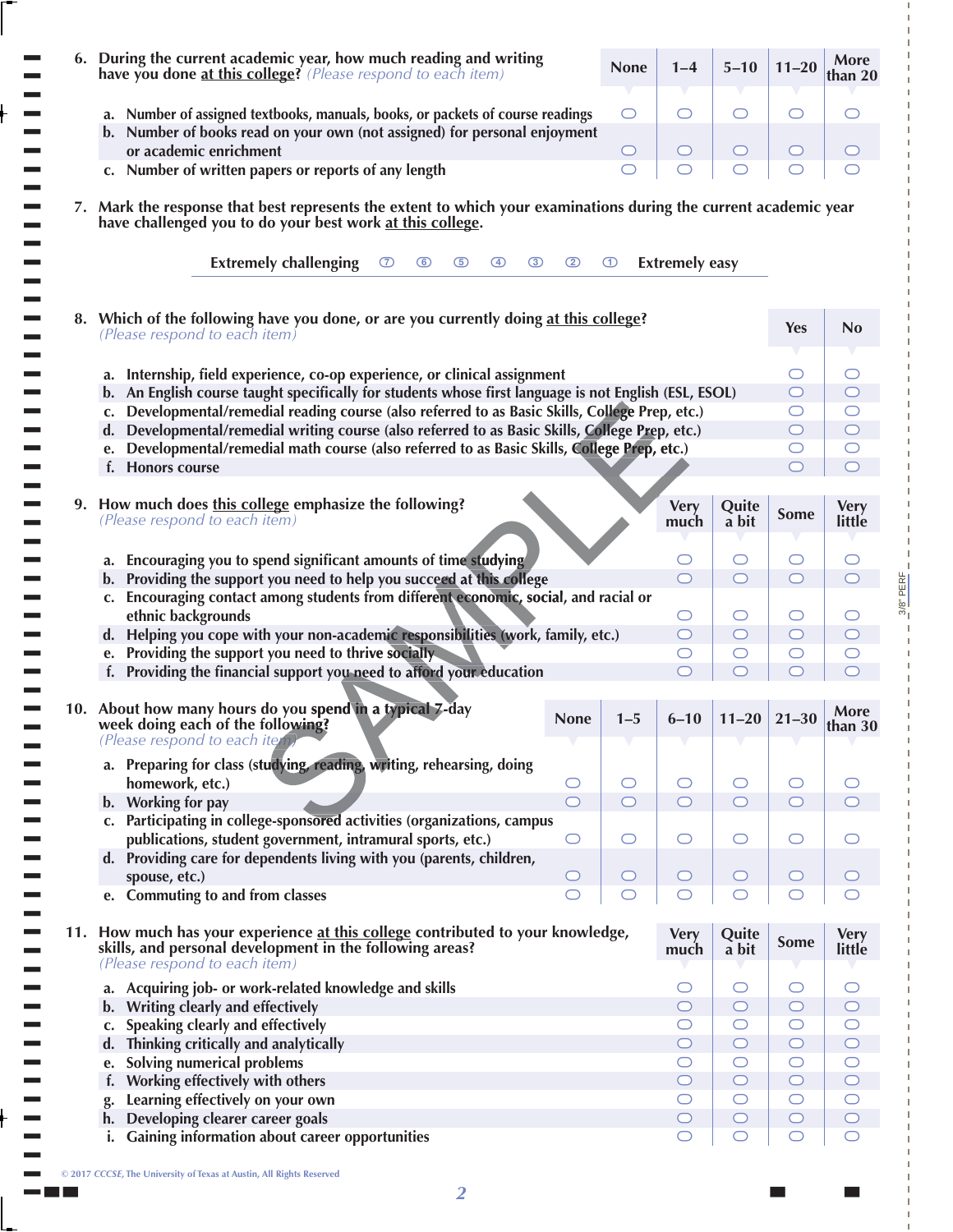**12. This section has three parts. Please answer all three parts, indicating (1) how often you have used the following services during the current academic year, (2) how satisfied you are with the services, and (3) how important the services are to you at this college.** *(Please respond to each item)*

**FOLD**

|                                                                                                                                                                                                                                                                                                                                                                                                                                                                                                                                                                                                                                                                                                                                                                                                                                                                                                                                                                                                                                                                                                                                                                                           |                                                                                                                                                                                                                                          | (1) Frequency of Use  |                  |            |              |                     |               | (2) Satisfaction        |            |             |               | (3) Importance          |                                              |
|-------------------------------------------------------------------------------------------------------------------------------------------------------------------------------------------------------------------------------------------------------------------------------------------------------------------------------------------------------------------------------------------------------------------------------------------------------------------------------------------------------------------------------------------------------------------------------------------------------------------------------------------------------------------------------------------------------------------------------------------------------------------------------------------------------------------------------------------------------------------------------------------------------------------------------------------------------------------------------------------------------------------------------------------------------------------------------------------------------------------------------------------------------------------------------------------|------------------------------------------------------------------------------------------------------------------------------------------------------------------------------------------------------------------------------------------|-----------------------|------------------|------------|--------------|---------------------|---------------|-------------------------|------------|-------------|---------------|-------------------------|----------------------------------------------|
|                                                                                                                                                                                                                                                                                                                                                                                                                                                                                                                                                                                                                                                                                                                                                                                                                                                                                                                                                                                                                                                                                                                                                                                           |                                                                                                                                                                                                                                          | 5 or<br>more<br>times | $2 - 4$<br>times | 1 time     | <b>Never</b> | <b>Very</b>         | Some-<br>what | <b>Not</b><br>at<br>all | N.A.       | <b>Very</b> | Some-<br>what | <b>Not</b><br>at<br>all |                                              |
| a.                                                                                                                                                                                                                                                                                                                                                                                                                                                                                                                                                                                                                                                                                                                                                                                                                                                                                                                                                                                                                                                                                                                                                                                        | Academic advising/planning                                                                                                                                                                                                               | $\circ$               | $\circ$          | $\bigcirc$ | $\bigcirc$   | $\bigcirc$          | $\bigcirc$    | $\circ$                 | $\bigcirc$ | $\bigcirc$  | $\circ$       | O                       |                                              |
| $\mathbf{b}$ .                                                                                                                                                                                                                                                                                                                                                                                                                                                                                                                                                                                                                                                                                                                                                                                                                                                                                                                                                                                                                                                                                                                                                                            | <b>Career counseling</b>                                                                                                                                                                                                                 | $\bigcirc$            | $\circ$          | $\circ$    | $\circ$      | $\bigcirc$          | $\circ$       | $\circ$                 | $\circ$    | $\bigcirc$  | $\bigcirc$    | $\circ$                 |                                              |
| c.                                                                                                                                                                                                                                                                                                                                                                                                                                                                                                                                                                                                                                                                                                                                                                                                                                                                                                                                                                                                                                                                                                                                                                                        | Job placement assistance                                                                                                                                                                                                                 | $\bigcirc$            | $\bigcirc$       | $\bigcirc$ | $\bigcirc$   | $\bigcirc$          | $\bigcirc$    | $\circ$                 | $\bigcirc$ | $\bigcirc$  | $\bigcirc$    | $\circ$                 |                                              |
| d.                                                                                                                                                                                                                                                                                                                                                                                                                                                                                                                                                                                                                                                                                                                                                                                                                                                                                                                                                                                                                                                                                                                                                                                        | Peer or other tutoring                                                                                                                                                                                                                   | $\bigcirc$            | $\bigcirc$       | $\circ$    | $\bigcirc$   | $\bigcirc$          | $\bigcirc$    | $\bigcirc$              | $\circ$    | $\bigcirc$  | $\bigcirc$    | $\bigcirc$              |                                              |
| e.                                                                                                                                                                                                                                                                                                                                                                                                                                                                                                                                                                                                                                                                                                                                                                                                                                                                                                                                                                                                                                                                                                                                                                                        | Skill labs (writing, math, etc.)                                                                                                                                                                                                         | $\bigcirc$            | $\bigcirc$       | $\bigcirc$ | $\bigcirc$   | $\bigcirc$          | $\bigcirc$    | $\circ$                 | $\bigcirc$ | $\bigcirc$  | $\bigcirc$    | $\bigcirc$              |                                              |
| f.                                                                                                                                                                                                                                                                                                                                                                                                                                                                                                                                                                                                                                                                                                                                                                                                                                                                                                                                                                                                                                                                                                                                                                                        | <b>Child care</b>                                                                                                                                                                                                                        | $\circ$               | $\bigcirc$       | $\bigcirc$ | $\circ$      | $\bigcirc$          | $\bigcirc$    | $\bigcirc$              | $\bigcirc$ | $\bigcirc$  | $\bigcirc$    | $\circ$                 |                                              |
| g.                                                                                                                                                                                                                                                                                                                                                                                                                                                                                                                                                                                                                                                                                                                                                                                                                                                                                                                                                                                                                                                                                                                                                                                        | <b>Financial aid advising</b>                                                                                                                                                                                                            | $\bigcirc$            | $\bigcirc$       | $\bigcirc$ | $\bigcirc$   | $\bigcirc$          | $\bigcirc$    | $\circ$                 | $\bigcirc$ | $\bigcirc$  | $\bigcirc$    | $\bigcirc$              |                                              |
| h.                                                                                                                                                                                                                                                                                                                                                                                                                                                                                                                                                                                                                                                                                                                                                                                                                                                                                                                                                                                                                                                                                                                                                                                        | Computer lab                                                                                                                                                                                                                             | $\bigcirc$            | $\bigcirc$       | $\circ$    | $\circ$      | $\bigcirc$          | $\bigcirc$    | $\bigcirc$              | $\bigcirc$ | $\bigcirc$  | $\bigcirc$    | $\circ$                 |                                              |
| i.                                                                                                                                                                                                                                                                                                                                                                                                                                                                                                                                                                                                                                                                                                                                                                                                                                                                                                                                                                                                                                                                                                                                                                                        | <b>Student organizations</b>                                                                                                                                                                                                             | $\bigcirc$            | $\bigcirc$       | $\bigcirc$ | $\bigcirc$   | $\bigcirc$          | $\bigcirc$    | $\bigcirc$              | $\bigcirc$ | $\bigcirc$  | $\bigcirc$    | $\bigcirc$              |                                              |
|                                                                                                                                                                                                                                                                                                                                                                                                                                                                                                                                                                                                                                                                                                                                                                                                                                                                                                                                                                                                                                                                                                                                                                                           | Transfer advising/planning                                                                                                                                                                                                               | $\circ$               | $\bigcirc$       | $\bigcirc$ | $\circ$      | $\bigcirc$          | $\bigcirc$    | $\circ$                 | $\bigcirc$ | $\bigcirc$  | $\bigcirc$    | $\circ$                 |                                              |
| k.                                                                                                                                                                                                                                                                                                                                                                                                                                                                                                                                                                                                                                                                                                                                                                                                                                                                                                                                                                                                                                                                                                                                                                                        | Library resources and services $\bigcirc$                                                                                                                                                                                                |                       | $\bigcirc$       | $\bigcirc$ | $\bigcirc$   | $\circlearrowright$ |               | $\bigcirc$              | $\bigcirc$ | $\bigcirc$  | $\bigcirc$    | O                       |                                              |
|                                                                                                                                                                                                                                                                                                                                                                                                                                                                                                                                                                                                                                                                                                                                                                                                                                                                                                                                                                                                                                                                                                                                                                                           | Services for students with                                                                                                                                                                                                               |                       |                  |            |              |                     |               |                         |            |             |               |                         |                                              |
|                                                                                                                                                                                                                                                                                                                                                                                                                                                                                                                                                                                                                                                                                                                                                                                                                                                                                                                                                                                                                                                                                                                                                                                           | disabilities                                                                                                                                                                                                                             | $\circ$               | $\bigcirc$       | $\bigcirc$ | $\bigcirc$   | $\bigcirc$          | $\bigcirc$    |                         | $\bigcirc$ | $\bigcirc$  | $\bigcirc$    | C                       |                                              |
|                                                                                                                                                                                                                                                                                                                                                                                                                                                                                                                                                                                                                                                                                                                                                                                                                                                                                                                                                                                                                                                                                                                                                                                           | m. Services for active military                                                                                                                                                                                                          |                       |                  |            |              |                     |               |                         |            |             |               |                         |                                              |
|                                                                                                                                                                                                                                                                                                                                                                                                                                                                                                                                                                                                                                                                                                                                                                                                                                                                                                                                                                                                                                                                                                                                                                                           | and veterans                                                                                                                                                                                                                             | $\circlearrowright$   |                  |            | ⌒            |                     |               |                         |            |             |               |                         |                                              |
| During the current academic term at this college, I completed registration before the first class session(s).<br>$\bigcirc$ Yes; I was registered for all of my courses before the first class session(s)<br>$\bigcirc$ Mostly; I was registered for most of my courses before the first class session(s)<br>○ Partly; I was registered for some of my courses before the first class session(s)<br>$\bigcirc$ No; I was <u>not</u> registered for <u>any</u> of my courses before the first class session(s)<br>The one response that best describes my experience with orientation when I first came to this college is:<br>$\bigcirc$ I took part in an online orientation prior to the beginning of classes<br>$\bigcirc$ I attended an on-campus orientation prior to the beginning of classes<br>○ I enrolled in an orientation course as part of my course schedule during my first academic term<br>$\bigcirc$ I was not aware of a college orientation<br>O I was unable to participate in orientation due to scheduling or other issues<br>During my first academic year at this college, I participated in a first-year experience program.<br>$\bigcirc$ Yes<br>$\bigcirc$ No |                                                                                                                                                                                                                                          |                       |                  |            |              |                     |               |                         |            |             |               |                         |                                              |
| During my first academic term at this college, I participated in an organized learning community (a formal<br>program in which groups of students take two or more classes together).<br>$\bigcirc$ Yes<br>$\bigcirc$ No<br>i<br>T<br>Ξ<br>During my first academic term at this college, I participated in a student success course (a course that teaches the<br>skills needed to succeed in college).                                                                                                                                                                                                                                                                                                                                                                                                                                                                                                                                                                                                                                                                                                                                                                                  |                                                                                                                                                                                                                                          |                       |                  |            |              |                     |               |                         |            |             |               |                         |                                              |
| $\bigcirc$ Yes<br>$\bigcirc$ No                                                                                                                                                                                                                                                                                                                                                                                                                                                                                                                                                                                                                                                                                                                                                                                                                                                                                                                                                                                                                                                                                                                                                           | I was told that I should enroll in a developmental/remedial course (also referred to as Basic Skills, College Prep,<br>etc.) in my first academic term at this college, and I<br>$\bigcirc$ Did enroll in more than one of these courses |                       |                  |            |              |                     |               |                         |            |             |               |                         | -<br>۰<br>$\overline{\phantom{0}}$<br>Ξ<br>÷ |

## **13. During the current academic term at this college, I completed registration before the first class session(s).**

- Yes; I was registered for all of my courses before the first class session(s)
- $\bigcirc$  Mostly; I was registered for most of my courses before the first class session(s)
- ◯ Partly; I was registered for some of my courses before the first class session(s)
- No; I was not registered for any of my courses before the first class session(s)

## $\bigcirc$   $\bigcirc$   $\bigcirc$   $\bigcirc$   $\bigcirc$   $\bigcirc$   $\bigcirc$   $\bigcirc$   $\bigcirc$   $\bigcirc$   $\bigcirc$   $\bigcirc$  **14. The one response that best describes my experience with orientation when I first came to this college is: or o**

- I took part in an online orientation prior to the beginning of classes
- ◯ I attended an on-campus orientation prior to the beginning of classes
- $\bigcirc$ I enrolled in an orientation course as part of my course schedule during my first academic term
- ◯ I was not aware of a college orientation O O O O O
- $\bigcirc$  I was not aware of a college orientation<br> $\bigcirc$  I was unable to participate in orientation due to scheduling or other issues
- **15. During my first academic year at this college, I participated in a first-year experience program. ic co c c**
	- Yes

3/8" PERF

3/8"PERF

- » No
- $\bigcirc$   $\bigcirc$   $\bigcirc$   $\bigcirc$   $\bigcirc$ ○○○○○○ Du ○○ Du o Du o Du ski ○○  **16. During my first academic term at this college, I participated in an organized learning community (a formal program in which groups of students take two or more classes together).**
	- Yes
	- » No
- $\bigcirc$ <br> $\bigcirc$ <br> $\bigcirc$ <br> $\bigcirc$ <br> $\bigcirc$ <br> $\bigcirc$  **17. During my first academic term at this college, I participated in a student success course (a course that teaches the skills needed to succeed in college).**
	- Yes

- \\\\ **18. I was told that I should enroll in a developmental/remedial course (also referred to as Basic Skills, College Prep, etc.) in my first academic term at this college, and I...**
	- $\bigcirc$  Did enroll in more than one of these courses
	- ◯ Did enroll in <u>one</u> of these courses
	- O Did not enroll in any of these courses
	- » Not applicable

T T T T

T T T T T  $\blacksquare$ T T T T T T T T T T T T T T T T T T T T T T T T T T T T T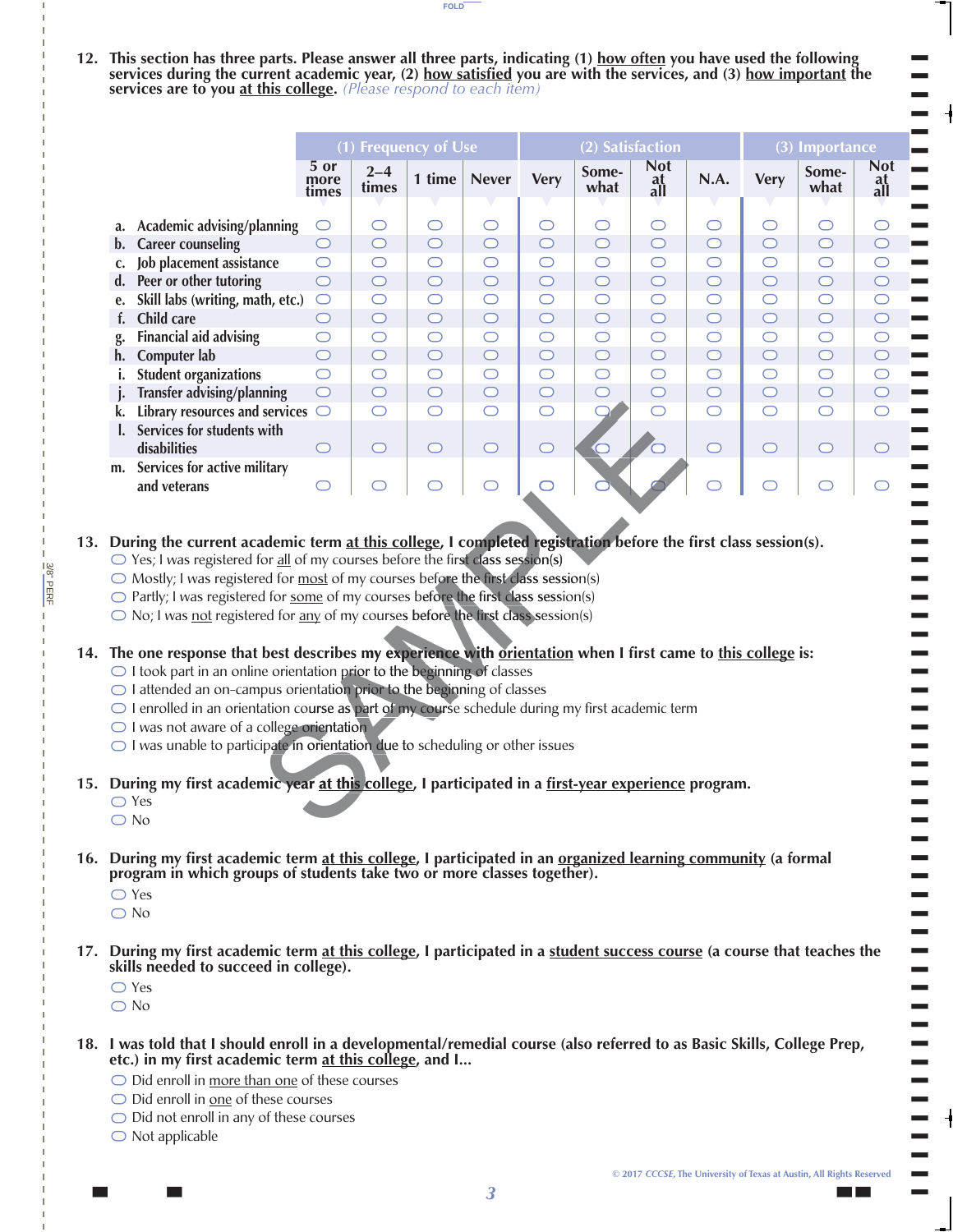| PLEASE DO NOT MARK IN THIS AREA<br><b>SERIAL #</b>                                                                                                                                                                                                                                   |                  |                |                     |                      |
|--------------------------------------------------------------------------------------------------------------------------------------------------------------------------------------------------------------------------------------------------------------------------------------|------------------|----------------|---------------------|----------------------|
| 19. During the current academic term at this college, my instructors clearly explained a class attendance policy that                                                                                                                                                                |                  |                |                     |                      |
| specified how many classes I could miss without a penalty.                                                                                                                                                                                                                           |                  |                |                     |                      |
| $\bigcirc$ All of my instructors explained a class attendance policy                                                                                                                                                                                                                 |                  |                |                     |                      |
| $\bigcirc$ Most of my instructors explained a class attendance policy                                                                                                                                                                                                                |                  |                |                     |                      |
| $\bigcirc$ Some of my instructors explained a class attendance policy                                                                                                                                                                                                                |                  |                |                     |                      |
| $\bigcirc$ None of my instructors explained a class attendance policy                                                                                                                                                                                                                |                  |                |                     |                      |
| 20. Before the end of my first academic term at this college, an advisor helped me develop an academic plan (a<br>personalized plan with a defined sequence of courses for completing a college certificate or degree and/or for<br>transferring to a 4-year college or university). |                  |                |                     |                      |
| $\bigcirc$ Yes                                                                                                                                                                                                                                                                       |                  |                |                     |                      |
| $\bigcirc$ No                                                                                                                                                                                                                                                                        |                  |                |                     |                      |
| $\bigcirc$ I'm still in my first academic term; I have not yet developed an academic plan                                                                                                                                                                                            |                  |                |                     |                      |
| 21. Someone at this college contacts me if I am struggling with my studies to help me get the assistance I need.<br>$\bigcirc$ Yes                                                                                                                                                   |                  |                |                     |                      |
| $\bigcirc$ No                                                                                                                                                                                                                                                                        |                  |                |                     |                      |
| $\bigcirc$ Not applicable                                                                                                                                                                                                                                                            |                  |                |                     |                      |
|                                                                                                                                                                                                                                                                                      |                  |                |                     |                      |
| 22. During the current academic year at this college, I have participated in supplemental instruction/supplemental<br>learning (extra class sessions with the instructor or an experienced student).                                                                                 |                  |                |                     |                      |
| $\bigcirc$ Never                                                                                                                                                                                                                                                                     |                  |                |                     |                      |
| $\bigcirc$ Less than 1 time a week                                                                                                                                                                                                                                                   |                  |                |                     |                      |
| $\bigcirc$ 1-2 times a week                                                                                                                                                                                                                                                          |                  |                |                     |                      |
| $\bigcirc$ 3-4 times a week                                                                                                                                                                                                                                                          |                  |                |                     |                      |
| $\bigcirc$ More than 4 times a week                                                                                                                                                                                                                                                  |                  |                |                     |                      |
| 23. How likely is it that the following issues would cause you to withdraw                                                                                                                                                                                                           | <b>Very</b>      |                | Somewhat            |                      |
|                                                                                                                                                                                                                                                                                      |                  |                |                     |                      |
| from class or from this college? (Please response to each vitem)                                                                                                                                                                                                                     | likely           | <b>Likely</b>  | likely              | <b>Not</b><br>likely |
|                                                                                                                                                                                                                                                                                      |                  | O              | O                   |                      |
| a. Working full-time                                                                                                                                                                                                                                                                 |                  | $\circ$        | O                   |                      |
| b. Caring for dependents<br>c. Academically unprepared.                                                                                                                                                                                                                              | O                | $\bigcirc$     | O                   | O                    |
| d. Lack of finances                                                                                                                                                                                                                                                                  | $\bigcirc$       | $\circ$        | $\bigcirc$          | O                    |
| e. Transfer to a 4-year college or university                                                                                                                                                                                                                                        |                  |                |                     |                      |
|                                                                                                                                                                                                                                                                                      |                  |                |                     |                      |
|                                                                                                                                                                                                                                                                                      | <b>Extremely</b> | Quite<br>a bit | Somewhat            | <b>Not</b><br>very   |
| 24. How supportive are your friends of your attending this college?                                                                                                                                                                                                                  | ◯                | ◯              | $\bigcirc$          |                      |
| 25. How supportive is your immediate family of your attending this college?                                                                                                                                                                                                          | O                | O              | $\circ$             | $\cup$               |
|                                                                                                                                                                                                                                                                                      |                  |                |                     |                      |
| 26. Indicate which of the following are your reasons/goals for attending this college.<br>(Please respond to each item)                                                                                                                                                              |                  |                | <b>Yes</b>          | No                   |
| a. Complete a certificate program                                                                                                                                                                                                                                                    |                  |                | $\circlearrowright$ | O                    |
| b. Obtain an associate degree                                                                                                                                                                                                                                                        |                  |                | $\circ$             | $\circ$              |
| Transfer to a 4-year college or university<br>c.                                                                                                                                                                                                                                     |                  |                | O                   | $\circlearrowright$  |
| Obtain or update job-related skills<br>d.                                                                                                                                                                                                                                            |                  |                | $\circ$             | O                    |
| <b>Change careers</b><br>e.<br>f. Self-improvement/personal enjoyment                                                                                                                                                                                                                |                  |                | O                   | $\circlearrowright$  |

**FOLD**

3/8" PERF

 $3/8$ " PERF

**© 2017** *CCCSE***, The University of Texas at Austin, All Rights Reserved**

t t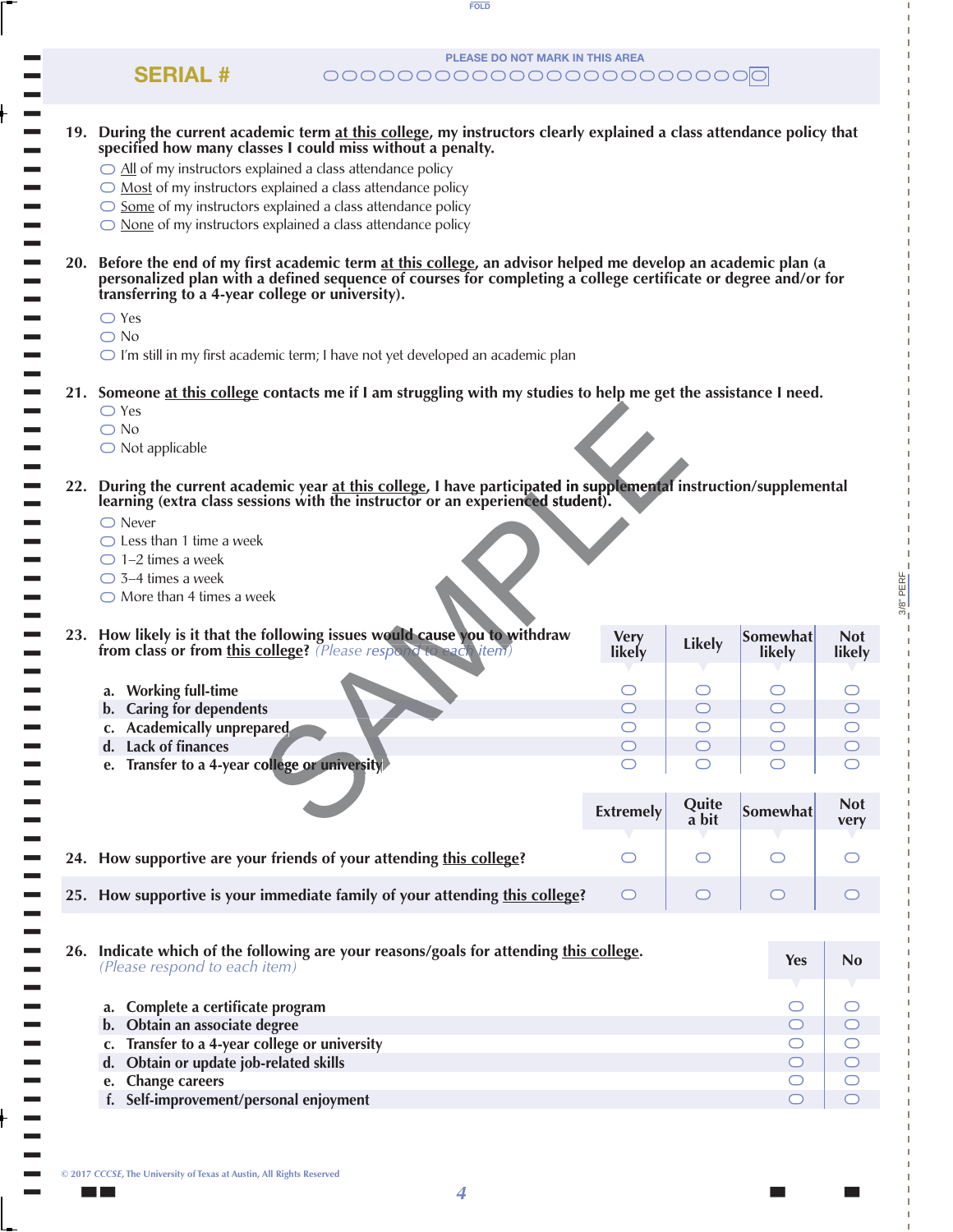**PLEASE DO NOT MARK IN THIS AREA**

**FOLD**

**SERIAL #** \\\\\\\\\\\\\\\\\\\\\\\\

| 27. Indicate which of the following are sources you use to pay for your tuition at this college.<br>(Please respond to each item)                                                                                                                                         |                             | Major<br>source                | <b>Minor</b><br>source | Not a<br>source          |
|---------------------------------------------------------------------------------------------------------------------------------------------------------------------------------------------------------------------------------------------------------------------------|-----------------------------|--------------------------------|------------------------|--------------------------|
|                                                                                                                                                                                                                                                                           |                             |                                |                        |                          |
| a. My own income/savings                                                                                                                                                                                                                                                  |                             | O                              | $\circ$                | O                        |
| b. Income/savings from family                                                                                                                                                                                                                                             |                             | $\circ$                        | $\circ$                | $\circ$                  |
| c. Employer contributions                                                                                                                                                                                                                                                 |                             | O                              | $\circ$                | $\circ$<br>$\bigcirc$    |
| d. Active military or veteran benefits                                                                                                                                                                                                                                    |                             | $\circ$                        | $\circ$                |                          |
| e. Grants                                                                                                                                                                                                                                                                 |                             | O                              | $\circ$                | $\bigcirc$<br>$\bigcirc$ |
| f. Scholarships                                                                                                                                                                                                                                                           |                             | $\circ$<br>$\circlearrowright$ | $\circ$<br>$\circ$     | $\bigcirc$               |
| Student loans (bank, etc.)<br>h. Public assistance                                                                                                                                                                                                                        |                             | $\circ$                        | $\circ$                | $\bigcirc$               |
|                                                                                                                                                                                                                                                                           |                             |                                |                        |                          |
| 28. When do you plan to take classes at this college again?<br>$\bigcirc$ I will accomplish my goal(s) during this academic term and will not be returning<br>$\bigcirc$ I have no current plan to return<br>$\bigcirc$ Within the next 12 months<br>$\bigcirc$ Uncertain |                             |                                |                        |                          |
| 29. At this college, in what range is your overall college grade point average (CPA)?                                                                                                                                                                                     |                             |                                |                        |                          |
| $\bigcirc$ A                                                                                                                                                                                                                                                              |                             |                                |                        |                          |
| $\bigcirc$ B                                                                                                                                                                                                                                                              |                             |                                |                        |                          |
| $\bigcirc$ C                                                                                                                                                                                                                                                              |                             |                                |                        |                          |
| $\bigcirc$ D or lower                                                                                                                                                                                                                                                     |                             |                                |                        |                          |
| $\bigcirc$ I do not have a GPA at this college                                                                                                                                                                                                                            |                             |                                |                        |                          |
|                                                                                                                                                                                                                                                                           |                             |                                |                        |                          |
| 30. In what range was your overall high school grade point average (GPA)?<br>$\bigcirc$ A<br>$\bigcirc$ B<br>$\bigcirc$ C<br>$\bigcirc$ D or lower<br>$\bigcirc$ I do not remember                                                                                        |                             |                                |                        |                          |
| 31. When do you most frequently take classes at this college? (Mark only one)<br>◯ Day classes (morning or afternoon)<br>$\bigcirc$ Evening classes<br>$\bigcirc$ Weekend classes                                                                                         |                             |                                |                        |                          |
| 32. During the current academic term, how many classes are you taking                                                                                                                                                                                                     | <b>None</b><br>$\mathbf{1}$ | $\boldsymbol{2}$               | 3                      | 5 or<br>4                |
| (Please respond to each item)                                                                                                                                                                                                                                             |                             |                                |                        | more                     |
|                                                                                                                                                                                                                                                                           |                             |                                |                        |                          |
| a. Face-to-face (a class in which all instruction is face-to-face in a classroom)                                                                                                                                                                                         | $\circ$<br>$\circ$          | $\bigcirc$                     | $\bigcirc$             | $\circ$<br>$\circ$       |
| b. Online (a class in which all instruction is online)                                                                                                                                                                                                                    | $\bigcirc$<br>$\bigcirc$    | $\bigcirc$                     | $\bigcirc$             | $\bigcirc$               |
| c. Hybrid (a class that is a mixture of face-to-face and online instruction)                                                                                                                                                                                              |                             |                                |                        |                          |
| 33. How many total credit hours have you earned at this college, not counting the courses you are currently taking this<br>academic term?<br>$\bigcirc$ None                                                                                                              |                             |                                |                        |                          |
| $\bigcirc$ 1-14 credits                                                                                                                                                                                                                                                   |                             |                                |                        |                          |
| $\bigcirc$ 15-29 credits                                                                                                                                                                                                                                                  |                             |                                |                        |                          |
| $\bigcirc$ 30-44 credits                                                                                                                                                                                                                                                  |                             |                                |                        |                          |
| $\bigcirc$ 45-60 credits                                                                                                                                                                                                                                                  |                             |                                |                        |                          |
| $\bigcirc$ Over 60 credits                                                                                                                                                                                                                                                |                             |                                |                        |                          |

3/8" PERF

 $38"$ PERF

||

T T T T T T T T T T T T T T T T T T T T T T T T T T T T T T  $\blacksquare$ T T T T T T T T T T T T T T T T T T T T T T T T T T T T T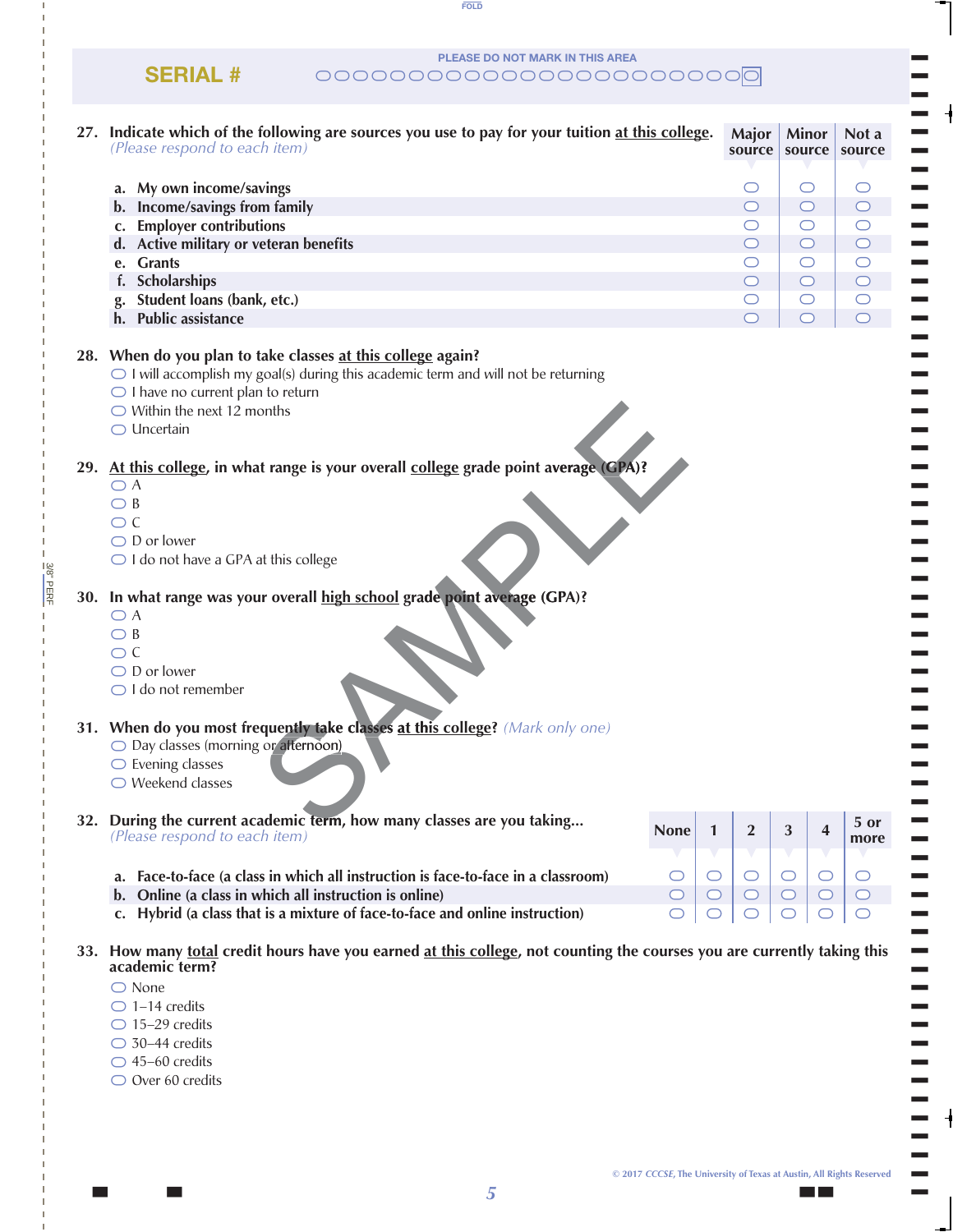

|  | 34. How many total academic terms have you been enrolled at this college?                               |            |                |
|--|---------------------------------------------------------------------------------------------------------|------------|----------------|
|  | $\bigcirc$ This is my first academic term                                                               |            |                |
|  | $\bigcirc$ This is my second academic term                                                              |            |                |
|  | $\bigcirc$ This is my third or fourth academic term                                                     |            |                |
|  | $\bigcirc$ This is my fifth or sixth academic term                                                      |            |                |
|  | $\bigcirc$ I have been enrolled more than six academic terms                                            |            |                |
|  | 35. Would you recommend this college to a friend or family member?                                      |            |                |
|  | $\bigcirc$ Yes                                                                                          |            |                |
|  | $\bigcirc$ No                                                                                           |            |                |
|  |                                                                                                         |            |                |
|  | 36. How would you evaluate your overall educational experience at this college?<br>$\bigcirc$ Excellent |            |                |
|  | $\bigcirc$ Good                                                                                         |            |                |
|  | $\bigcirc$ Fair                                                                                         |            |                |
|  | $\bigcirc$ Poor                                                                                         |            |                |
|  |                                                                                                         |            |                |
|  | 37. Do you have children who live with you and depend on you for their care?                            |            |                |
|  | $\bigcirc$ Yes                                                                                          |            |                |
|  | $\bigcirc$ No                                                                                           |            |                |
|  | 38. Mark your age group.                                                                                |            |                |
|  | $\bigcirc$ Under 18                                                                                     |            |                |
|  | $\bigcirc$ 18-19                                                                                        |            |                |
|  | $\bigcirc$ 20-21                                                                                        |            |                |
|  | $O$ 22-24                                                                                               |            |                |
|  | $O$ 25-29                                                                                               |            |                |
|  | $\bigcirc$ 30-39                                                                                        |            |                |
|  | $O$ 40-49                                                                                               |            |                |
|  | $\bigcirc$ 50-64                                                                                        |            |                |
|  | $\bigcirc$ 65+                                                                                          |            |                |
|  |                                                                                                         |            |                |
|  | 39. Your gender identity:                                                                               |            |                |
|  | $\bigcirc$ Man<br>$\bigcirc$ Woman                                                                      |            |                |
|  | $\bigcirc$ Other                                                                                        |            |                |
|  | $\bigcirc$ I prefer not to respond                                                                      |            |                |
|  |                                                                                                         |            |                |
|  |                                                                                                         | <b>Yes</b> | N <sub>0</sub> |
|  |                                                                                                         |            |                |
|  | 40. Are you married?                                                                                    | ◯          | O              |
|  |                                                                                                         |            |                |
|  | 41. Is English your native (first) language?                                                            | ◯          | $\cup$         |
|  | 42. Are you a current or former member of the U.S. Armed Forces, Reserves, or National Guard?           | ◯          | O              |
|  |                                                                                                         |            |                |
|  | 43. Are you an international student or non-resident alien?                                             | ◯          | $\cup$         |
|  | 44. Are you a student-athlete on a team sponsored by this college's athletics department?               |            |                |
|  |                                                                                                         |            |                |
|  | 45. What is your racial or ethnic identification? (Mark all that apply)                                 |            |                |
|  | ○ American Indian or Alaska Native                                                                      |            |                |
|  | $\bigcirc$ Asian                                                                                        |            |                |
|  | ◯ Black or African American                                                                             |            |                |
|  | $\bigcirc$ Hispanic or Latino                                                                           |            |                |
|  | $\bigcirc$ Native Hawaiian                                                                              |            |                |
|  | ○ Pacific Islander (non-Native Hawaiian)                                                                |            |                |
|  | $\bigcirc$ White                                                                                        |            |                |
|  | $\bigcirc$ Other                                                                                        |            |                |
|  | $\bigcirc$ I prefer not to respond                                                                      |            |                |
|  | © 2017 CCCSE, The University of Texas at Austin, All Rights Reserved                                    |            |                |

3/8" PERF

 $- \frac{3/8^{\circ}}{PERF}$ 

**Yes No**

 $\circ$ 

 $\circ$ 

the contract of  $\overline{\phantom{a}}$  is a set of  $\overline{\phantom{a}}$  for  $\overline{\phantom{a}}$  for  $\overline{\phantom{a}}$  . In the contract of  $\overline{\phantom{a}}$ *6*

||

 $\vdash$ 

 $\vdash$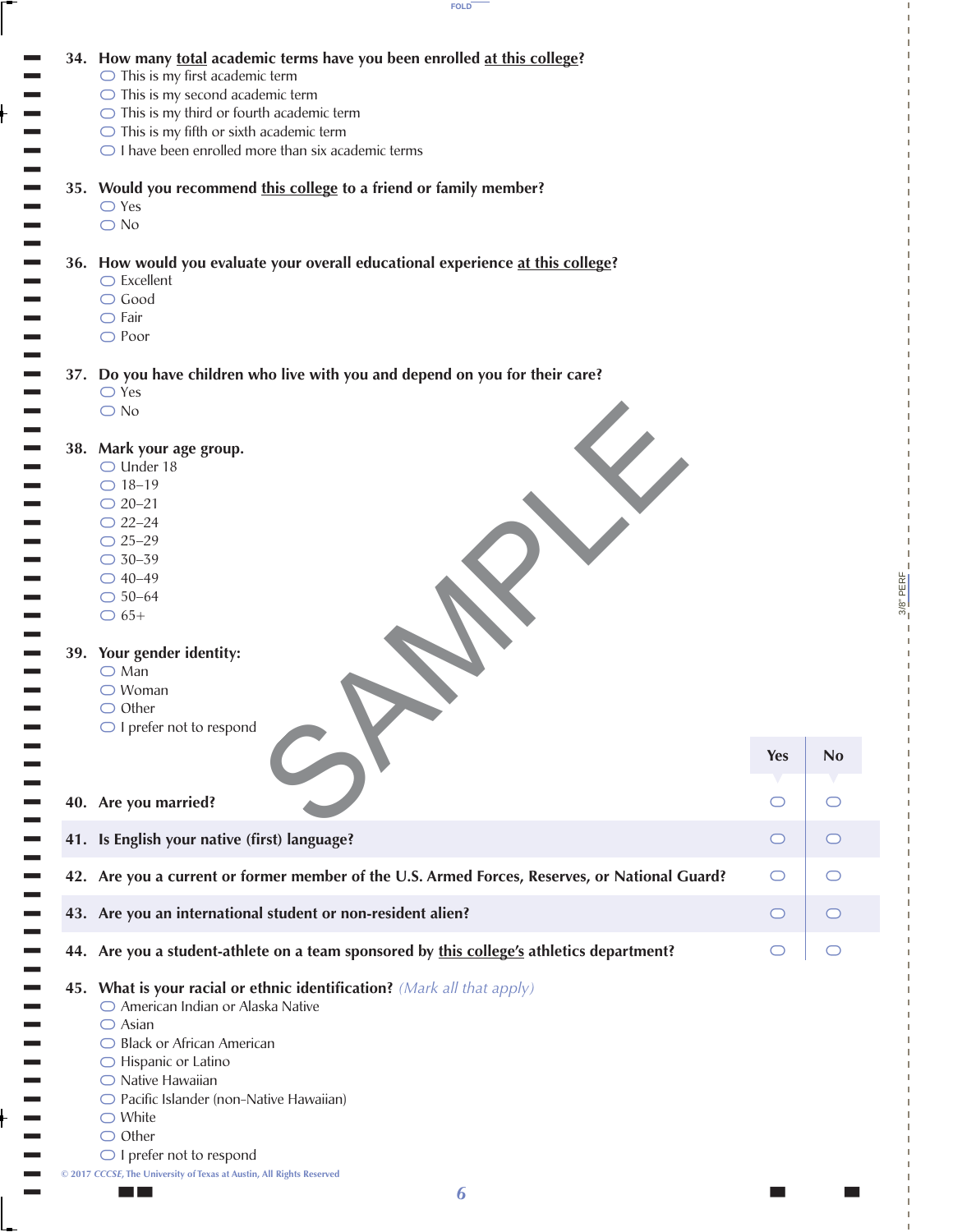**46. What is the highest academic credential you have earned?** *(Mark only one)*

- 00000000 None
- » GED
- » High school diploma
- » Vocational/technical certificate
- » Associate degree
- » Bachelor's degree
- » Master's/doctoral/professional degree

# 0000000 MD00000000  **47. Who in your family has attended at least some college?** *(Mark all that apply)*

- Mother
- » Father
- » Brother/Sister
- » Child
- » Spouse/Partner
- » Legal Guardian
- » No one

3/8" PERF

3/8"PERF



 **Using the list provided, please fill in the bubbles that correspond to the code indicating your program, major, or**  pathway of study. In the top row, indicate the first number in the program code. In the bottom row, indicate the **second number in the program code.**

| $\boxed{{\tt 0}\,{\tt 0}\,{\tt 0}\,{\tt 0}\,{\tt 0}\,{\tt 0}\,{\tt 0}\,{\tt 0}}$ |
|----------------------------------------------------------------------------------|

||